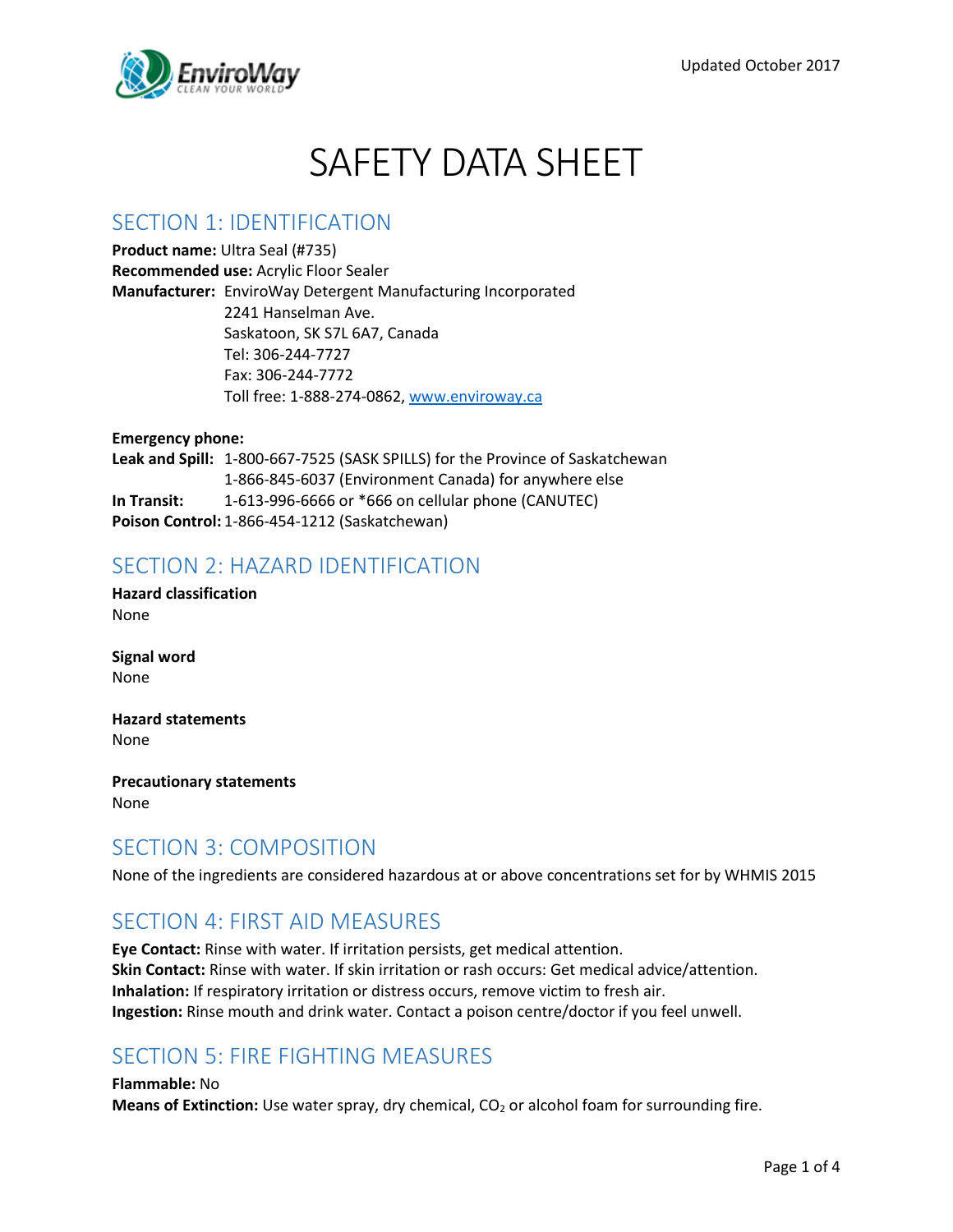

#### **Flashpoint:** Information not available

**Special Fire Fighting Procedures:** Use water spray to keep containers cool. Fire fighters should wear selfcontained breathing apparatus and full protective clothing.

#### SECTION 6: ACCIDENTAL RELEASE MEASURES

**Leak and Spill Procedures:** Pickup with mops. Wash down residue with water.

# SECTION 7: HANDLING AND STORAGE

**Handling Procedures and Equipment** Do not ingest. Avoid contact with skin and eyes. Handle in accordance with good industrial hygiene.

**Storage Requirements: Storage Requirements:** Store in a dry, well-ventilated and cool place away from incompatible materials.

#### **\*\*KEEP OUT OF REACH OF CHILDREN\*\***

#### SECTION 8: PERSONAL PROTECTION

| Ingredient          | Exposure limit $-$ | <b>Exposure limit</b> | Exposure limit |
|---------------------|--------------------|-----------------------|----------------|
|                     | <b>ACGIH</b>       | – OSHA                | $-IDLH$        |
| Proprietary mixture | Not available      | Not available         | Not available  |

**Gloves:** Not required with routine use. It is good practice to wear protective gloves. **Respirator:** Not required with routine use.

**Eye:** Wear chemical safety glasses if there is significant probability of splashing.

**Footwear:** Not required with routine use.

**Clothing:** Not required with routine use.

# SECTION 9: PHYSICAL AND CHEMICAL PROPERTIES

| Appearance: Opaque liquid                                           |
|---------------------------------------------------------------------|
| Odour: Mild acrylic odour                                           |
| Odour Threshold (ppm): Information not available                    |
| <b>pH:</b> 8.7±0.2                                                  |
| Freezing Point: 0°C                                                 |
| Initial Boiling Point/Range: <100°C                                 |
| Flash point: Information not available                              |
| <b>Evaporation Rate: &lt;1</b>                                      |
| Flammability: Not flammable                                         |
| Upper/lower flammability/explosive limit: Information not available |
| Vapour Pressure (mmHg): 17 @ 20°C                                   |
| Vapour Density (air = 1): 1                                         |
| Relative density: 1.04±0.02                                         |
| <b>Solubility in Water: Soluble</b>                                 |
| Partition coefficient: Information not available                    |
| Auto-ignition temperature: Information not available                |
| Decomposition temperature: Information not available                |
| Viscosity: Information not available                                |
|                                                                     |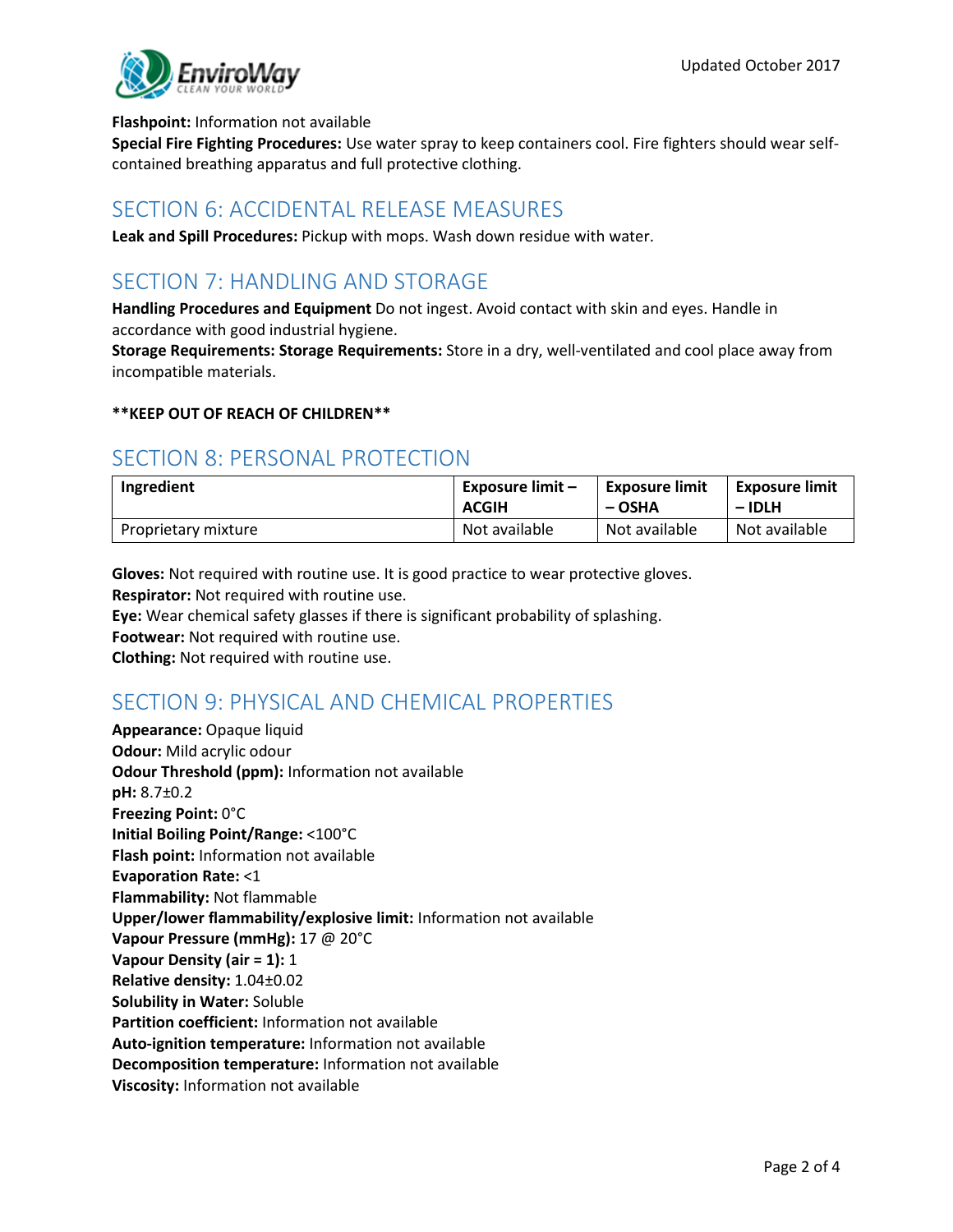

# SECTION 10: STABILITY AND REACTIVITY

**Chemical Stability:** Stable

**Hazardous Polymerization:** Will not occur.

**Materials to Avoid:** Strong oxidizing agents. Keep away from extreme heat and freezing.

**Hazardous Decomposition Products:** Carbon dioxide, carbon monoxide, toxic vapours and traces of ammonia.

# SECTION 11: TOXICOLOGICAL INFORMATION

| Ingredient          | LD50 oral       | LD50 dermal     | <b>LC50 inhalation</b> |
|---------------------|-----------------|-----------------|------------------------|
|                     | (mg/kg) (rat)   | (mg/kg)         | (mg/L)                 |
| Proprietary mixture | Not established | Not established | Not established        |

#### **EFFECTS OF ACUTE EXPOSURE:**

**Skin Contact:** Prolonged or repeated contact may cause drying or irritation of the skin. **Eye Contact:** May cause mild irritation.

**Ingestion:** Consumption of large quantities may cause nausea, vomiting, and gastrointestinal irritation and diarrhoea.

**Germ cell mutagenicity:** Not available **Carcinogenicity:** None of the ingredients are on IARC or ACGIH lists as carcinogens

**Reproductive toxicity:** Not available **STOT single exposure:** Not available **STOT repeated exposure:** Not available **Aspiration hazard:** Not available

**Routes of exposure:** Ingestion, inhalation, skin/eye exposure

**EFFECTS OF CHRONIC EXPOSURE: Skin Contact:** Not known. **Eye Contact:** Not known. **Ingestion:** Not known

**Numerical measure of toxicity:** Oral: LD50 = 32,594 mg/kg Dermal: LD50 = 184,226 mg/kg Inhalation: LC50 = 66,000 mg/L

#### SECTION 12: ECOLOGICAL INFORMATION

**Toxicity:** No information available **Persistence and Degradability:** Readily biodegradable. **Bioaccumulation/Accumulation:** No information available. **Mobility:** No information available. **Other adverse effects:** An environmental hazard cannot be excluded in the event of unprofessional handling or disposal.